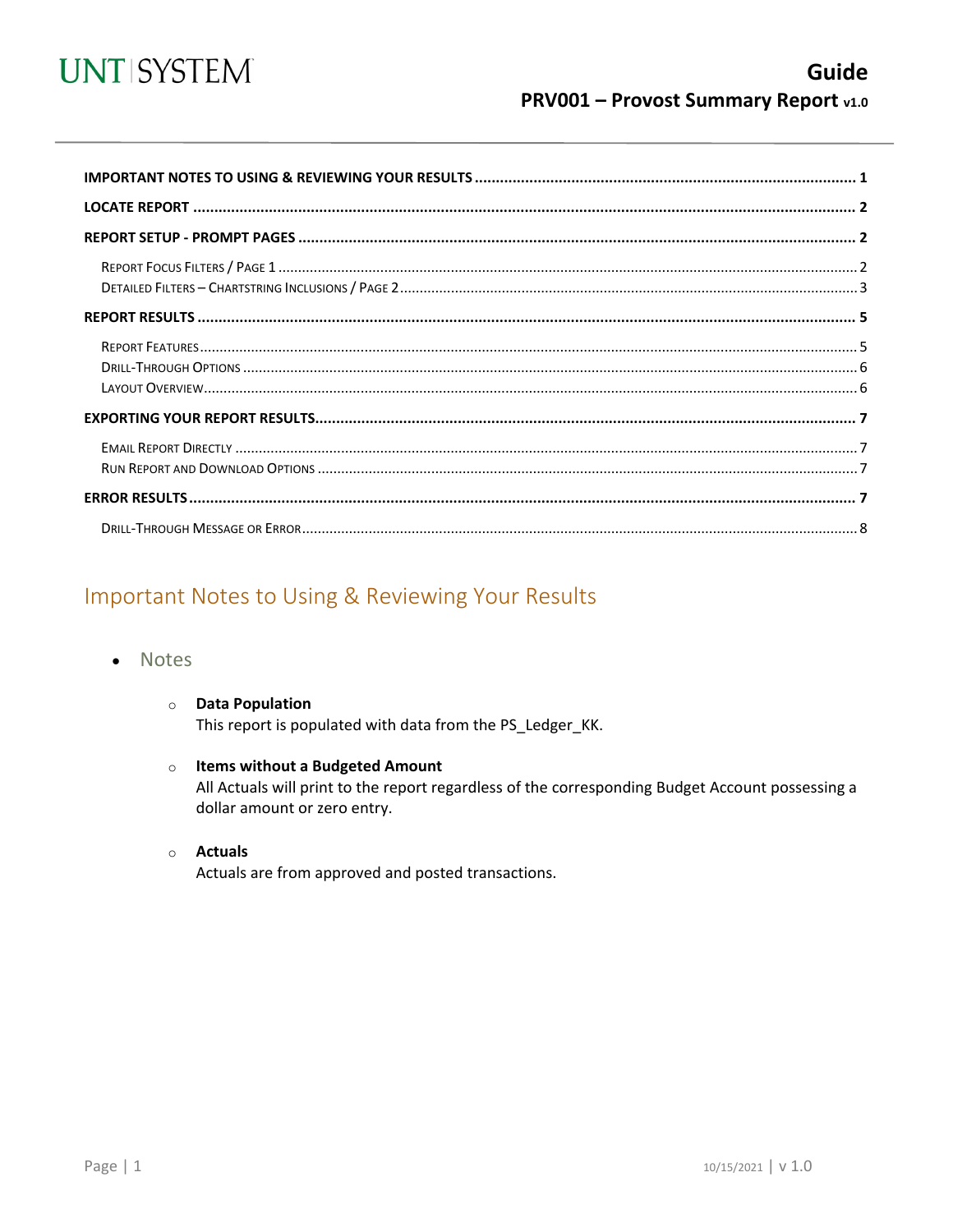# <span id="page-1-0"></span>Locate Report

1. From the Budget & Planning **[Reporting Page](https://finance.untsystem.edu/reporting)**, locate "PRV001 – [Provost Summary Report"](https://cognospd.admin.unt.edu/bi/?pathRef=.public_folders%2FBudget%2Band%2BFinance%2BBasic%2BReports%2FProvost%2FPRV001%2B-%2BProvost%2BSummary%2BReport)

**2. Login** to IBM Cognos to run the report.

# Report Setup- Prompt Pages

### <span id="page-1-1"></span>Report Setup - Prompt Pages

All initial **Landing Pages** for reports on the Cognos System will appear similar in format. You will have a set of filtering choices based on the source's available data.

### <span id="page-1-2"></span>REPORT FOCUS FILTERS / PAGE 1

1. Select your parameter choices. (Required parameters are marked with an asterisk).

| JUNT SYSTEM WINT UNT DALLAS<br><b>PRV001 - Provost Summary Report</b>                                                                                                                                                                                                                                                       | $hsc$ <sup>11</sup>                                                                                                                                                                              |
|-----------------------------------------------------------------------------------------------------------------------------------------------------------------------------------------------------------------------------------------------------------------------------------------------------------------------------|--------------------------------------------------------------------------------------------------------------------------------------------------------------------------------------------------|
| In general, Cognos reports are sourced from the Data mart, which is refreshed every night. You can expect Cognos to be available from 124M to 9PM.<br><b>Please Select Parameters Below:</b><br>Use the 'Department Level C' prompt to filter the report.<br>All prompts can be changed if desired, but it is not necessary |                                                                                                                                                                                                  |
| Budget Period * 2002                                                                                                                                                                                                                                                                                                        |                                                                                                                                                                                                  |
| Thru Accounting Period                                                                                                                                                                                                                                                                                                      | $\frac{1}{2}$                                                                                                                                                                                    |
| <b>Accounting Period</b>                                                                                                                                                                                                                                                                                                    | $\Box$ teplember (1)<br>$\overline{\phantom{a}}$<br>$\Box$ Outsber (2)<br>$\Box$ November (5)<br>December (4)<br><b>CI January (6)</b><br>٠<br><b>CT</b> Fabrican IBL<br>Select all Deselect all |
| <b>Department Level B</b>                                                                                                                                                                                                                                                                                                   | 811000<br>C C11000 - Provost-Gen                                                                                                                                                                 |
| Department Level C                                                                                                                                                                                                                                                                                                          | C C11004 - Vice Provost Student Success<br>C 011020 - Faculty Success<br>C: 011000 - Infernational Affairs<br>O 011060 - Vise Provost Asademic Outmast<br>$\overline{4}$<br>٠                    |
| Account Type                                                                                                                                                                                                                                                                                                                | Deseject all<br><b>B</b> Revenue<br><b>E</b> Expense<br>Select all Deselect all<br><b>B</b> Budgetary                                                                                            |
| <b>KK</b> Group                                                                                                                                                                                                                                                                                                             | Non-Budgetary<br>Non-Sponsored Projects<br><b>Exponsored Projects</b><br>Select all Deselect all                                                                                                 |
| <b>KK Rollup</b>                                                                                                                                                                                                                                                                                                            | Integliges:<br>Value<br>C6010 - Fascity Salaries<br>COD14 - Staff Salaries<br>C6000 - Weges<br>$\epsilon$<br>$\mathbf{b}$<br>Select all Desolact all                                             |
| je stavo sa od za nasla neou na se odnosti za neou radi z razodale od za                                                                                                                                                                                                                                                    |                                                                                                                                                                                                  |
| Cancel                                                                                                                                                                                                                                                                                                                      | Finish<br>Next >                                                                                                                                                                                 |

| *Budget Period           | The budget year automatically fills with the current<br>operating year and you may override if you prefer by typing<br>in the box.                                                                                                                                           |
|--------------------------|------------------------------------------------------------------------------------------------------------------------------------------------------------------------------------------------------------------------------------------------------------------------------|
| *Thru Accounting Period  | This will allow data retrieval thru a particular period entered.                                                                                                                                                                                                             |
| <b>Accounting Period</b> | You may select one or multiple accounting periods by which<br>to filter the report.<br>*Note: If you intend on using the drill though capabilities built into<br>the report, please use the Accounting Period check box prompt in<br>addition to the Thru Accounting Period. |
| Department Level B       | Default is set to Provost (B11000).                                                                                                                                                                                                                                          |
| *Department Level C      | The Department Level C prompt is limited to departments<br>under B11000. The report allows one Department Level C<br>per report run, by design.                                                                                                                              |
| Account Type             | Default unchecked will allow for both. You do not need to<br>click "Select All" to do so. Otherwise, choose to limit the<br>report results to Revenue or Expense by checking the<br>appropriate boxes.                                                                       |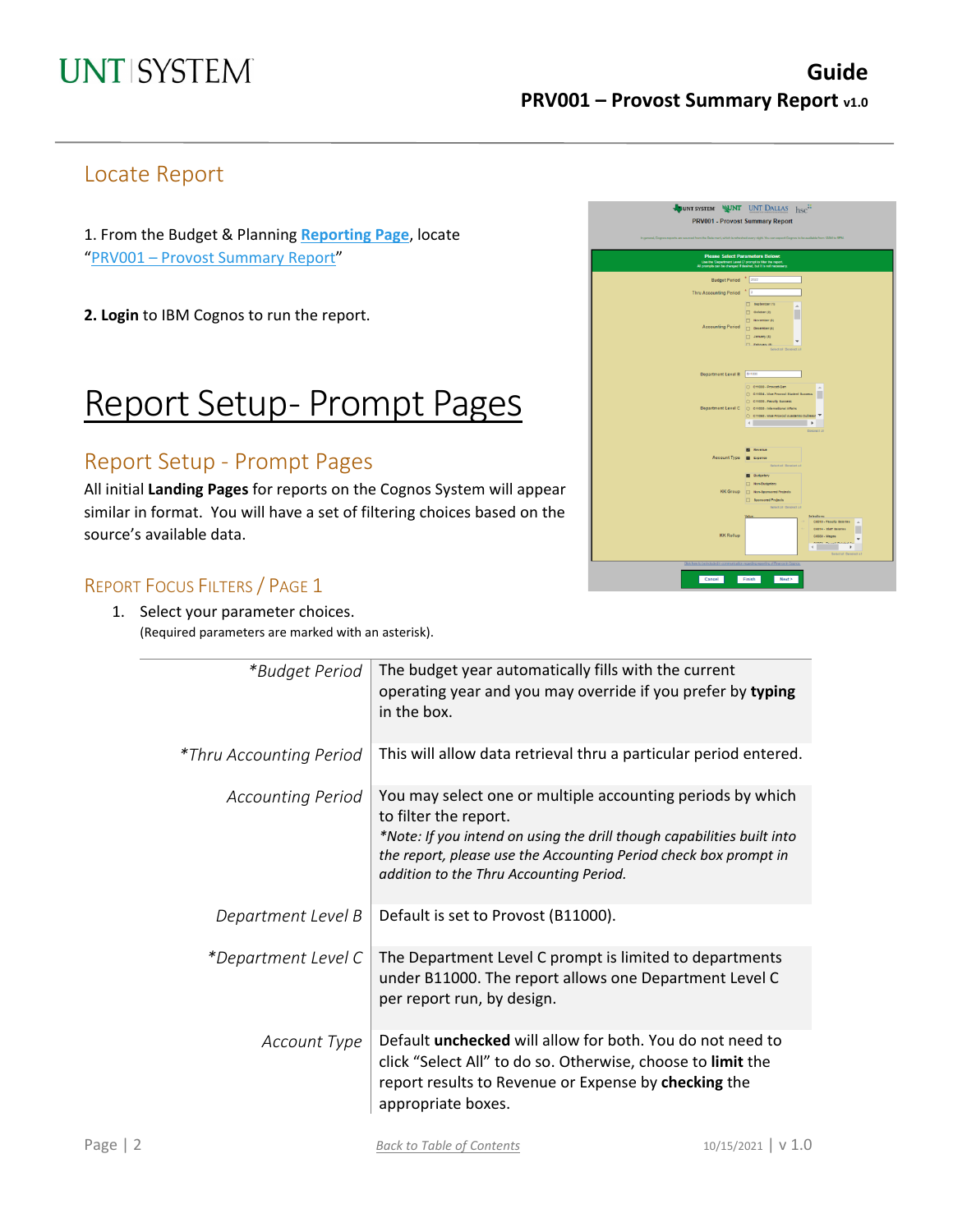| <b>KK</b> Group | Default limits to "Budgetary" Budget Group type to focus<br>and limit viewing results. Unnecessary to modify this<br>prompt.                                                                                                                                         |
|-----------------|----------------------------------------------------------------------------------------------------------------------------------------------------------------------------------------------------------------------------------------------------------------------|
| KK Rollup       | KK Rollup, or KK Account Rollup, is used for the E&G and<br>Designated Operating pages. Unnecessary to modify this<br>prompt.<br>*Notes: C5010, C5014, C5030, C5050, C5070, C5251, C5331,<br>C5460, C5701, C5780, C7001, C7000, C7100, C7120, C7140, C7150,<br>C7170 |

### <span id="page-2-0"></span>DETAILED FILTERS – CHARTSTRING INCLUSIONS / PAGE 2

1. The following parameters are repeated for the following report pages: Education and General (105), Designated Operating (200), Discretionary Balances (202), Project Balances, HEF Balances, Non-Restricted Funds, and Restricted Funds.

#### *\*None of the following parameters need to be changed, but they exist for the option to if needed.*

*Remember that prompts filter your data. By entering values into the prompts you narrow the result sets. Start off by casting a wide net by only using one prompt. You can always rerun the report with additional prompt to narrow the results as needed. The report contains include and exclude filters, as needed by design.*

| <b>Fund Category</b> | You can either enter a Fund Cat within this box or paste.<br>Several numbers may be entered here but each one must be<br>on its own line to filter correctly. When you are ready, click<br>the Insert Button. All items you have typed/pasted in to the<br>box will move to the Choices Box.               |                    |
|----------------------|------------------------------------------------------------------------------------------------------------------------------------------------------------------------------------------------------------------------------------------------------------------------------------------------------------|--------------------|
| Fund                 | If you know a particular Fund you would like to filter by,<br>enter here.                                                                                                                                                                                                                                  |                    |
| Function             | If you know a particular Function you would like to filter by,<br>enter here.                                                                                                                                                                                                                              |                    |
| Department           | If you chose Department(s) on the first page, they will<br>automatically appear here. You can type or paste multiple<br>choices additionally within the Right Box to insert additional<br>or from a list. When you are ready be sure to click the Insert<br>Button to add your entries to the Choices Box. |                    |
| Account              | If you know a particular Account you would like to filter by,<br>enter here.                                                                                                                                                                                                                               |                    |
| Project              | If you chose Project(s) on the first page, they will<br>automatically appear here. You can type or paste multiple                                                                                                                                                                                          |                    |
| Page $ 3$            | <b>Back to Table of Contents</b>                                                                                                                                                                                                                                                                           | 10/15/2021   V 1.0 |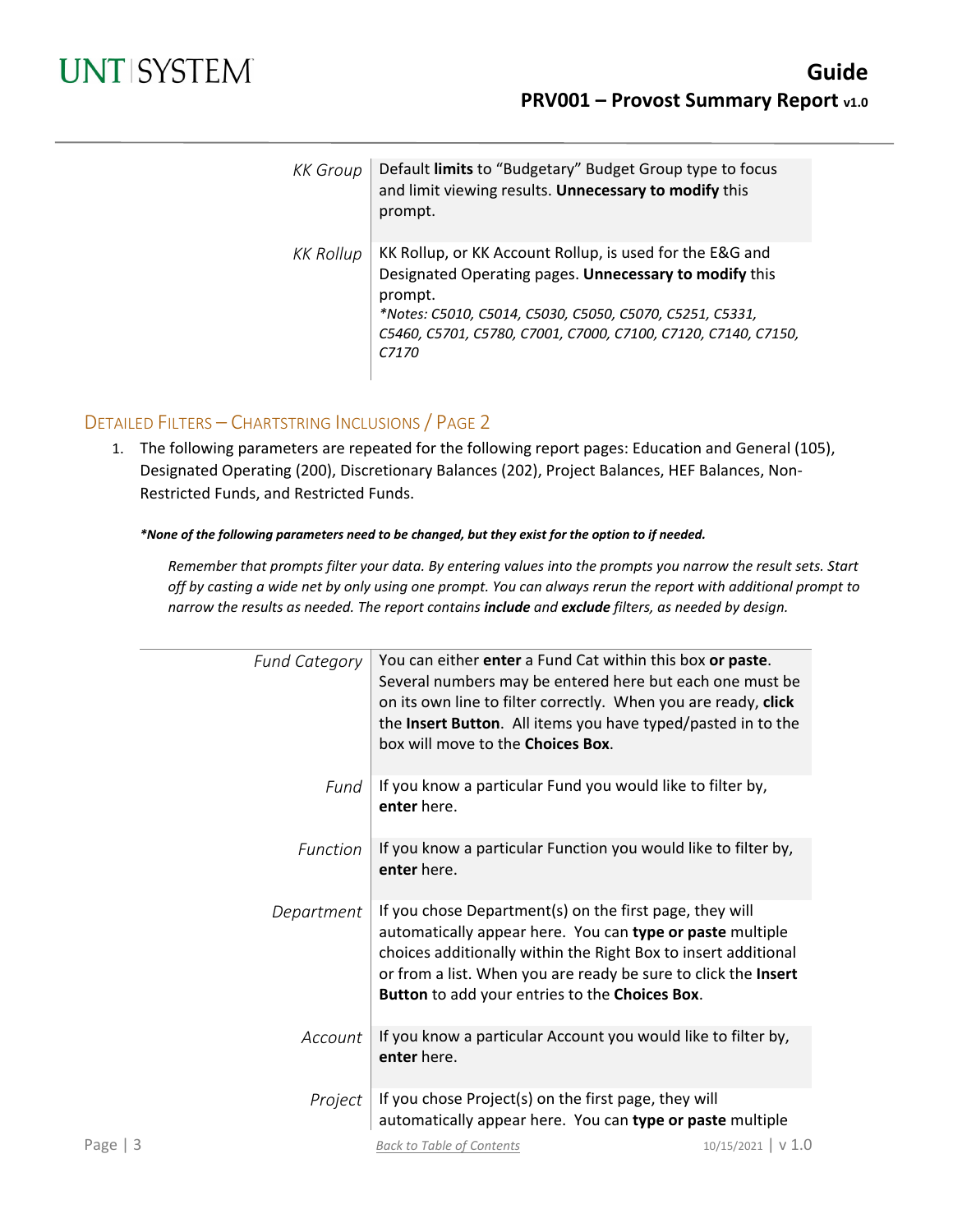|                  | choices additionally within the Right Box to insert additional<br>or from a list. When you are ready be sure to click the Insert<br>Button to add your entries to the Choices Box.                      |
|------------------|---------------------------------------------------------------------------------------------------------------------------------------------------------------------------------------------------------|
| PC Business Unit | Available PCBUs are displayed in the dropdown. If you know<br>a particular PC Business Unit you would like to filter by,<br>select it here. If using a PCBU, only one may be filtered for<br>at a time. |
| Activity         | If you know a particular Activity you would like to filter by,<br>enter here.                                                                                                                           |
| Program          | If you know a particular Program you would like to filter by,<br>enter here.                                                                                                                            |
| Purpose          | If you know a particular Purpose you would like to filter by,<br>enter here.                                                                                                                            |
| Site             | If you know a particular Site you would like to filter by, enter<br>here.                                                                                                                               |

2. Once you have made all your selections, click the **Finish Button**.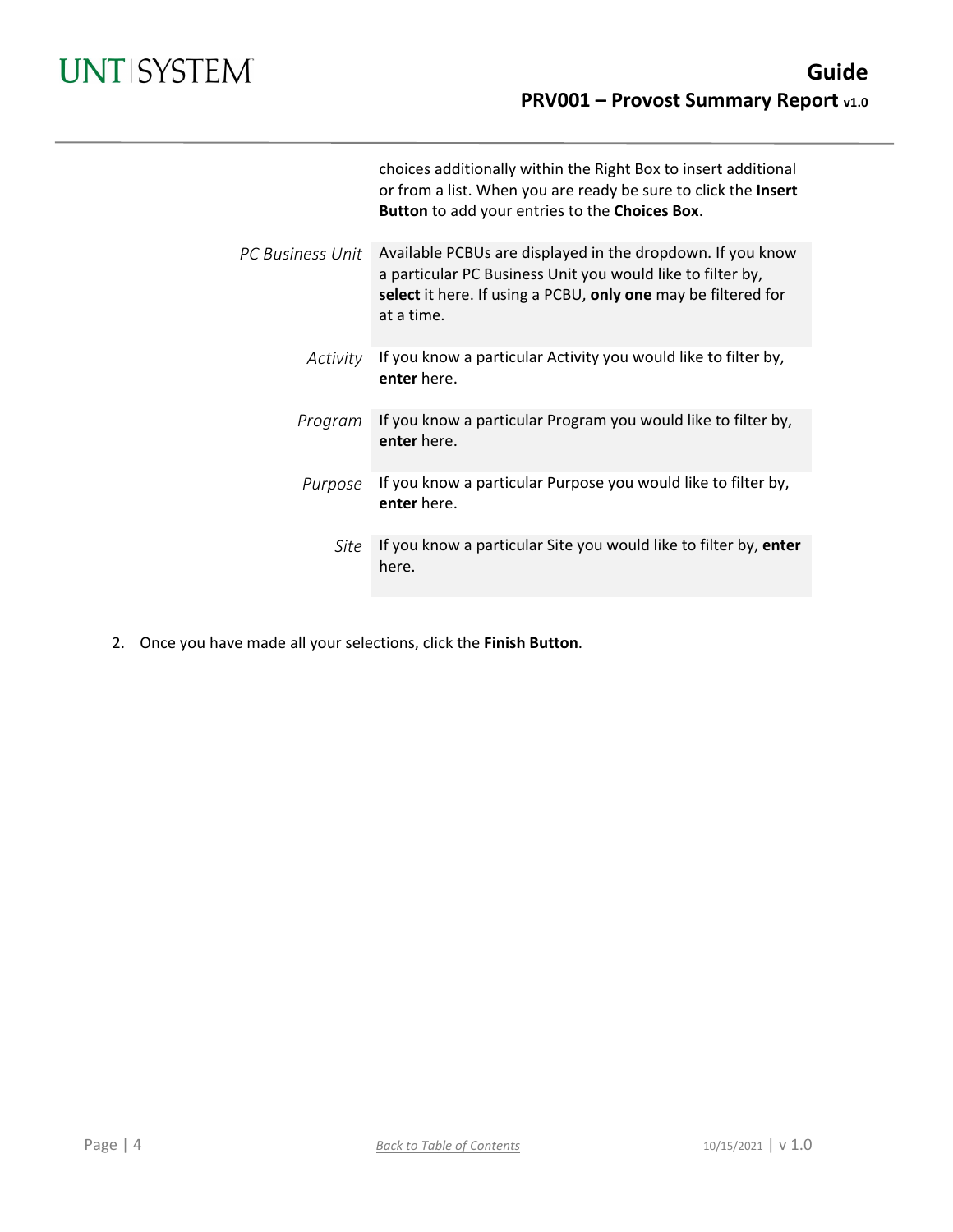# Report Results

# <span id="page-4-0"></span>Report Results

### <span id="page-4-1"></span>REPORT FEATURES

- Results are initially displayed in an overall dashboard format, followed by consecutive pages of line detail.
- The first table breaks down total Expense Budget by Fund Category. The pie chart to the right corresponds with this table.
- The second table breaks down Transfer amounts between Accounts.
- The third table breaks down total Expense Budget by KK Account Rollup. The second pie chart to the right corresponds with this table.
- The tables on the far right correspond with their respective pages later in the report. Again, they provide a summary view of Discretionary Funds and HEF Funds.



**\*Drill Through Capabilities are available, please see the next section.**

• The next two pages provide a list report breakdown for Education and General (Fund Cat 105) and Designated Operating (Fund Cat 200). Both pages "slot" budgets in their designated KK Account Rollup.

|                           |                           | UNT SYSTEM                    |      |                                     |         |               |         |               |                                     |         | <b>Provost Summary Report</b> |       |                                 |                           |        |                          |                               |    |                                                       |  |
|---------------------------|---------------------------|-------------------------------|------|-------------------------------------|---------|---------------|---------|---------------|-------------------------------------|---------|-------------------------------|-------|---------------------------------|---------------------------|--------|--------------------------|-------------------------------|----|-------------------------------------------------------|--|
| Fiscal Year: 2019         | Thru Accounting Period: 7 | Toulouse Grad School (C14200) |      |                                     |         |               |         |               |                                     |         |                               |       |                                 |                           |        |                          |                               |    |                                                       |  |
| Education & General (105) |                           |                               |      |                                     |         |               |         |               |                                     |         |                               |       |                                 |                           |        |                          |                               |    |                                                       |  |
| C-Level<br>Department     | Department                | Department Descr              | Fund | Fund Descr                          | Program | Program Descr | Purpose | Purpose Descr | Transfer Reverue   Faculty Salaries |         | Staff Salaries                | Wages | <b>Payroll Related</b><br>Costs | Maintenance<br>Operations | Travel | Communication<br>Utilies | Scholarships<br>Financial Aid |    | Capital Expense   Interest Expense   Transfer Expense |  |
| C14200                    | 142100                    | Toulouse Grad Sch-Dear's Off  |      | 800001 GRD General                  |         |               |         |               |                                     | 5,994   |                               |       |                                 |                           |        |                          |                               |    |                                                       |  |
| C14200                    | 142100                    | Toulouse Grad Sch-Dear's Off  |      | 800010 GRD-OAS                      |         |               |         |               |                                     |         |                               |       | 457                             |                           |        |                          |                               |    |                                                       |  |
| C14200                    | 142100                    | Toulouse Grad Sch-Dearis Of   |      | 800012 GRD-TRS                      |         |               |         |               |                                     |         |                               |       | $400 -$                         |                           |        |                          |                               |    |                                                       |  |
| C14200                    | 142100                    | Toulouse Grad Sch-Dean's Off  |      | 800013 GRD GRP INS                  |         |               |         |               |                                     |         |                               |       | $411$                           |                           |        |                          |                               |    |                                                       |  |
| C14200                    | 142100                    | Toulouse Grad Sch-Dean's Off  |      | 805001 State Accros-BSA             |         |               |         |               |                                     | 102.252 | 883,762                       | 8,758 | 3,654                           |                           |        |                          |                               |    |                                                       |  |
| C14200                    | 142100                    | Toulouse Grad Sch-Dear's Off  |      | 805010 State Approp CASI            |         |               |         |               |                                     |         |                               |       | 37,266                          |                           |        |                          |                               |    |                                                       |  |
| C14200                    | 142100                    | Toulouse Grad Sch-Dear's Off  |      | 805011 State Approp ORP             |         |               |         |               |                                     |         |                               |       | 10,555                          |                           |        |                          |                               |    |                                                       |  |
| C14200                    | 142100                    | Toulouse Grad Sch-Dean's Off  |      | 805012 State Accroo-TRS             |         |               |         |               |                                     |         |                               |       | 22.930                          |                           |        |                          |                               |    |                                                       |  |
| C14200                    | 142100                    | Toulouse Grad Sch-Dean's Off  |      | 805013 State Accrop GRP INS         |         |               |         |               |                                     |         |                               |       | 71,155                          |                           |        |                          |                               |    |                                                       |  |
| C14200                    | 142101                    | Cred Of Fed Of NTX Area Univ  |      | 805010 State Approp OASI            |         |               |         |               |                                     |         |                               |       | 644                             |                           |        |                          |                               |    |                                                       |  |
| C14200                    | 142101                    | Crid Of Fed Of N TX Area Univ |      | 805012 State Accroo-TRS             |         |               |         |               |                                     |         |                               |       | 578                             |                           |        |                          |                               |    |                                                       |  |
| C14200                    | 142101                    | Crid Of Fed Of N TX Area Univ |      | 805013 State Approp GRP INS         |         |               |         |               |                                     |         |                               |       | 1,752                           |                           |        |                          |                               |    |                                                       |  |
| C14200                    | 142101                    | Cred Of Fed Of NTX Area Univ  |      | 805020 State Approp Fed of NTx Univ |         |               |         |               | 30,357                              |         | 17,950                        |       |                                 | 12,407                    |        |                          |                               |    |                                                       |  |
| Overall - Total           |                           |                               |      |                                     |         |               |         |               | 30,357                              | 103,249 | 001,712                       | 8,758 | 140,000                         | 12,407                    | a.     | 12.                      | 12.                           | ×. |                                                       |  |

## **UNT SYSTEM**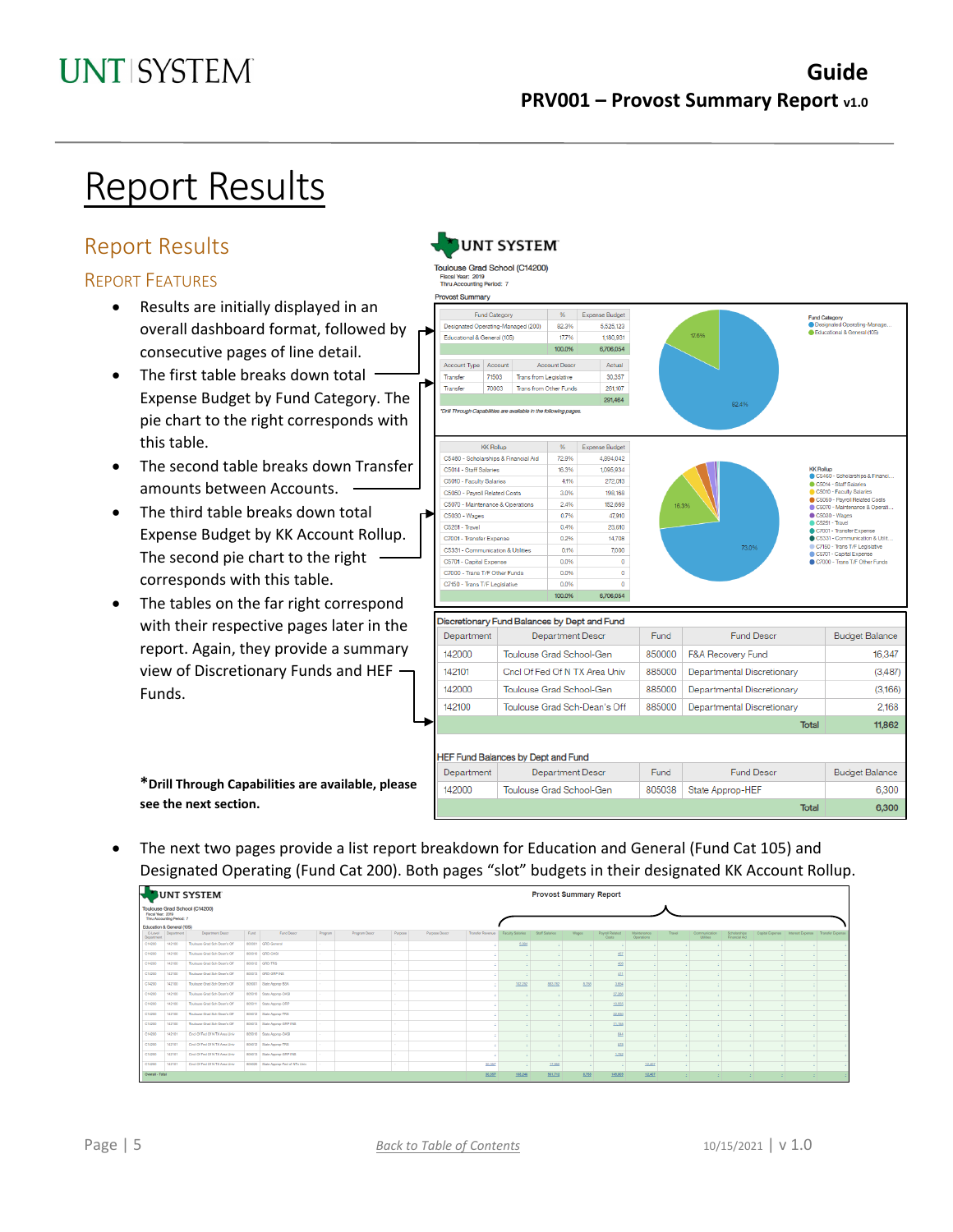• The slotted values appear in Green, followed by Total Budget, Actuals, Encumbrance, Pre-Encumbrance, and Budget Balance.

| <b>Faculty Salaries</b> | Staff Salaries | Wages | Payroll Related<br>Costs | Maintenance<br>Operations | Travel | Communication<br>Utilities | Scholarships<br>Financial Aid |   | Capital Expense   Interest Expense   Transfer Expense   Expense Budget |      |           | Expense Actual | Encumbrance | Pre-Encumbrance | Budget Balance |
|-------------------------|----------------|-------|--------------------------|---------------------------|--------|----------------------------|-------------------------------|---|------------------------------------------------------------------------|------|-----------|----------------|-------------|-----------------|----------------|
| 5,994                   |                |       |                          |                           |        |                            |                               |   |                                                                        |      | 5,994     | 5,995          |             |                 | (4)            |
|                         |                |       | $\underline{457}$        |                           |        |                            |                               |   |                                                                        |      | 457       | 457            |             |                 |                |
|                         |                |       | $\underline{408}$        |                           |        |                            |                               |   |                                                                        |      | 408       | 408            |             |                 |                |
|                         |                |       | 411                      |                           |        |                            |                               |   |                                                                        |      | 411       | 411            |             |                 |                |
| 102,252                 | 883,762        | 8,758 | 3,654                    |                           |        |                            |                               |   |                                                                        |      | 998,425   | 582,922        | 411,175     | 724             | 3,604          |
|                         |                |       | 37,266                   |                           |        |                            |                               |   |                                                                        |      | 37,266    | 37,266         |             |                 |                |
|                         |                |       | 10,555                   |                           |        |                            |                               |   |                                                                        |      | 10,555    | 10,555         |             |                 |                |
|                         |                |       | 22,930                   |                           |        |                            |                               |   |                                                                        |      | 22,930    | 22,930         |             |                 |                |
|                         |                |       | 71,155                   |                           |        |                            |                               |   |                                                                        |      | 71,155    | 71,155         |             |                 |                |
|                         |                |       | 644                      |                           |        |                            |                               |   |                                                                        |      | 644       | 644            |             |                 |                |
|                         |                |       | 578                      |                           |        |                            |                               |   |                                                                        |      | 578       | 578            |             |                 |                |
|                         |                |       | 1,752                    |                           |        |                            |                               |   |                                                                        |      | 1,752     | 1,752          |             |                 |                |
|                         | 17,950         |       | $\sim$                   | 12,407                    |        | ٠                          |                               |   |                                                                        |      | 30,357    | 9,806          | 7,565       |                 | 12,986         |
| 108,246                 | 501,712        | 8,758 | 149,809                  | 12,407                    | $\sim$ | ÷.                         | ÷.                            | × | и.                                                                     | ia l | 1,180,931 | 744,878        | 418,743     | 724             | 16,587         |

• The remainder of report pages have Budget Balance totals.

#### <span id="page-5-0"></span>DRILL-THROUGH OPTIONS

- Clicking on any blue underlined dollar amounts within the report will drill directly to the "FIN003 -Transaction Details" Reporting View to view the detailed transactional lines that make up that chosen amount.
- Drill-Through Capabilities only work properly when the report is run in either HTML or PDF.

# Cognos Report Functionalities

#### <span id="page-5-1"></span>LAYOUT OVERVIEW

- Report results are typically displayed in an interactive HTML on screen style.
- Based on your selections, if any, the report will only display results that match your initial filtering choices.
- If there is an error in your request or no results can be produced, you get a return message showing the parameters you chose that produced these results. *(See the [Error Results](#page-6-3)  [section](#page-6-3) below for more information or to troubleshoot.)*
- Use the **"Page Down" Link** at the bottom left to see additional pages (if any).
- **HEF Balances** Fire Balances<br>Fund(s)<br>Fund(s)<br>Department(s)<br>Department(s)<br>Account(s)<br>Project(s) 805038 Project(s)<br>PC Business Unit<br>Activity(ies) Activity(les)<br>Program(s)<br>Purpose(s)<br>Site(s) **Funds** Non-Restricted Funds<br>(below 300)<br>Restricted Funds<br>(above 300) 105, 106, 120, 121, 200, 201, 202, 207, 208, 250, 255, 260 302, 303, 304, 306, 307, 308, 309, 310, 350, 353, 355, 360 Information about this report /content/folder[@name='Budget and Finance Basic Reports<br>/content/folder[@name='Resources']/folder[@name='Packa Data S  $\overline{\wedge}$  Top ↑ Page up **Botto** Report - Total  $\overline{\uparrow}$  Top  $\uparrow$  Page up  $\downarrow$  Page down  $\frac{1}{2}$  Bottom
- Use the **"Bottom" Link** to skip to the last page of **Applied Parameters** where you can review what your filtering choices were on the initial **Prompt Page** selections. Use the **"Top" Link** then to return to your first page.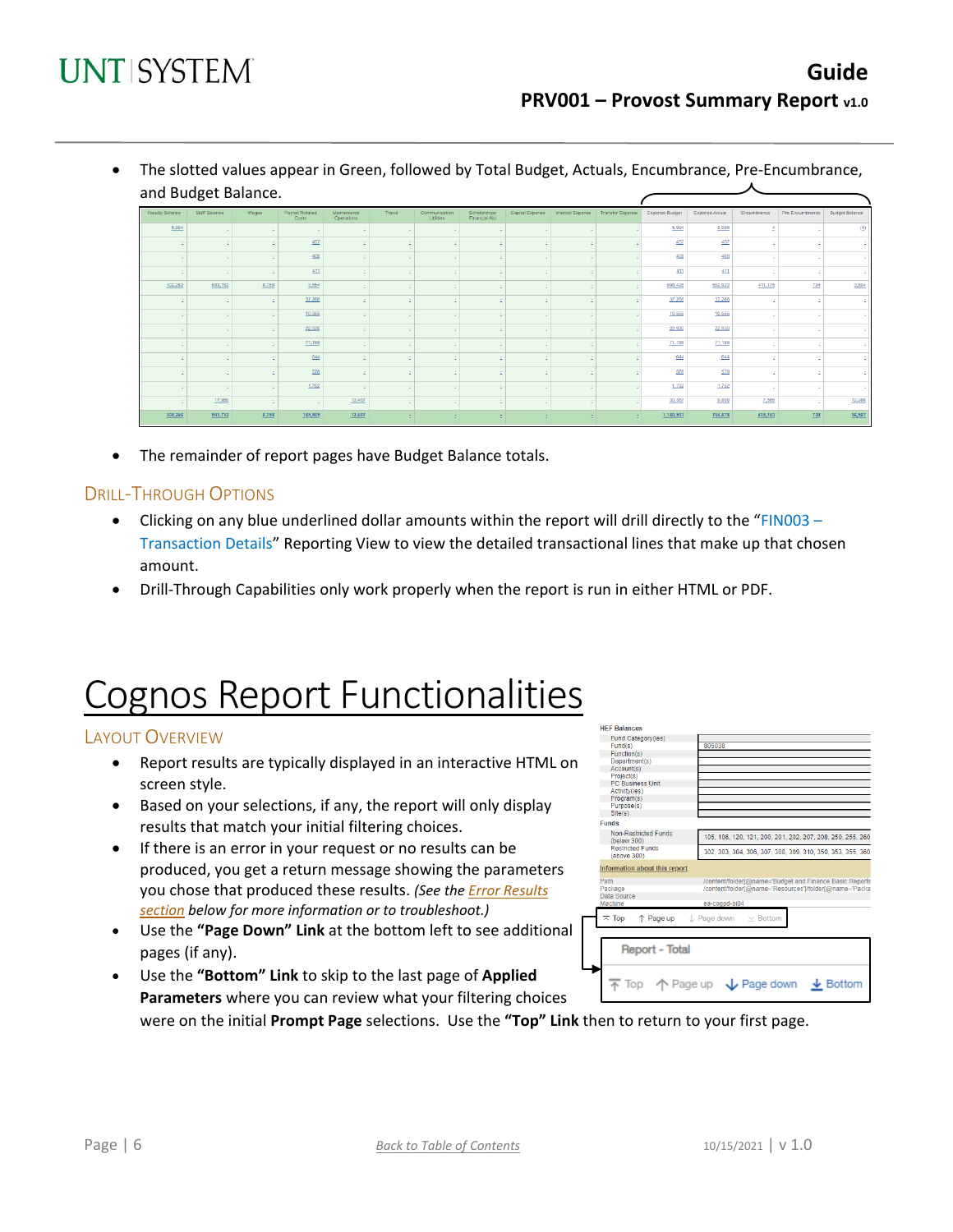# Exporting Your Report Results

# <span id="page-6-0"></span>Exporting Your Report Results

In the upper left hand or right hand of the toolbar on your screen, you will see options to run report and view your results.

#### <span id="page-6-1"></span>EMAIL REPORT DIRECTLY

Click the **"Share"** symbol dropdown (next to the bell) on the upper right hand of the toolbar on your screen to select **"Email".** Fill in the desired email address, any additional information, and your onscreen results will be emailed from within the Cognos program.



### <span id="page-6-2"></span>RUN REPORT AND DOWNLOAD OPTIONS

**Click** on the **"Run as"** button (white circle) on the upper left hand of the toolbar of your screen to see selections for running or exporting your results:

- **HTML**
- PDF
- Excel
- Excel Data
- CSV
- XML

# Error Results

### <span id="page-6-3"></span>Error Results

The following is an example of the standard results message when Cognos cannot determine a match for your requested filters:

*No data available for the parameters chosen, please review the parameters below: Fund Cat: 876*

The selection you have made on the prompt page is listed automatically below the "No Data" message. Again, to re-run the report with a different selection, **click** on the "**Run as"** button on the upper left hand of the toolbar on your screen, and then **click** on the **Reset prompts and run** option (see note below for further instruction).